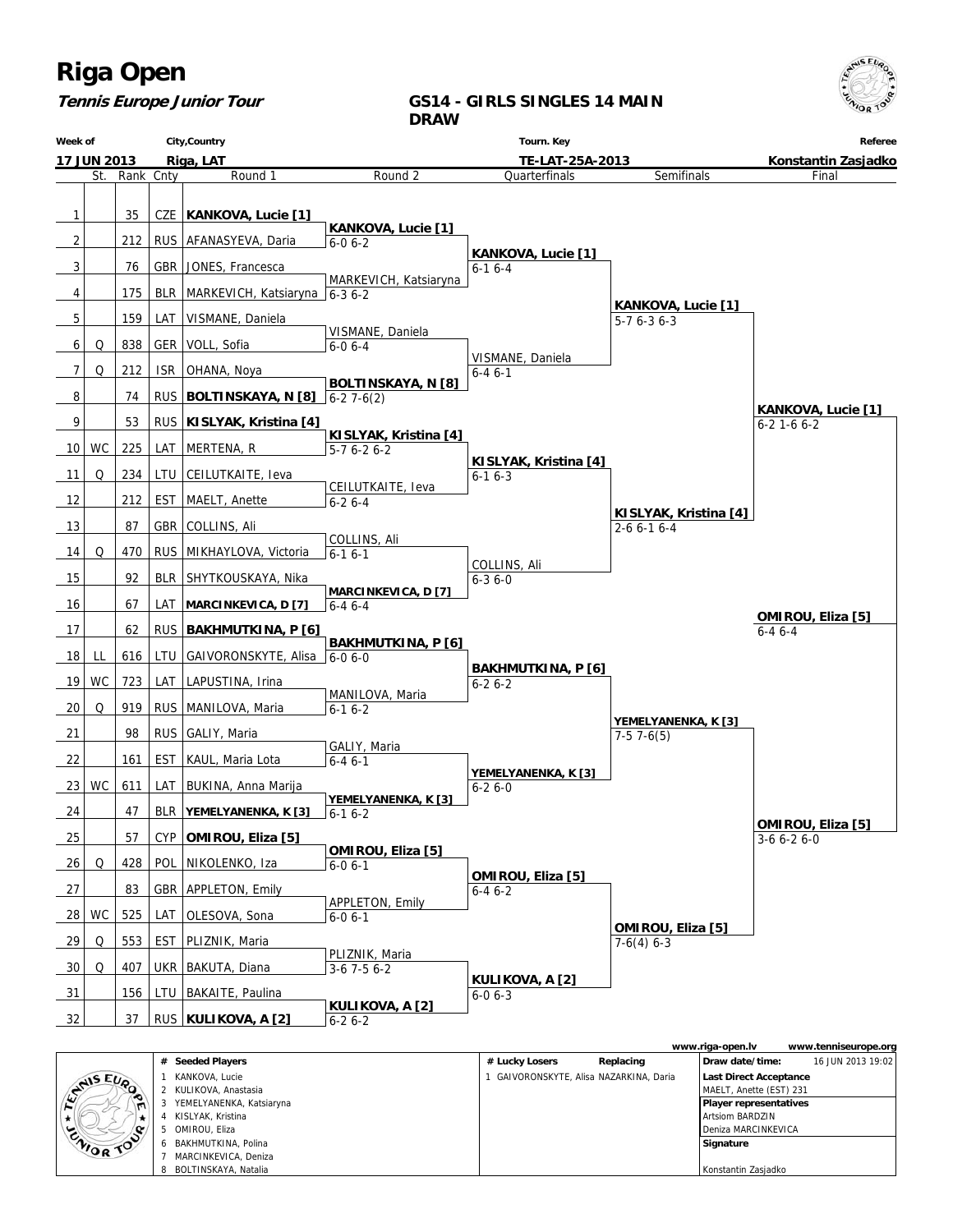

#### **Tennis Europe Junior Tour**

#### **BS14 - BOYS SINGLES 14 MAIN DRAW**



|  |             |                       |                |           | www.riga-open.lv              | www.tenniseurope.org |
|--|-------------|-----------------------|----------------|-----------|-------------------------------|----------------------|
|  |             | # Seeded Players      | # Lucky Losers | Replacing | Draw date/time:               | 16 JUN 2013 19:02    |
|  | CYNIS EUR   | VYLEGZHANIN, Nikolay  |                |           | <b>Last Direct Acceptance</b> |                      |
|  |             | 2 ZAKHAROV, Alexey    |                |           | OZHENKA, Nikolas (LTU) 209    |                      |
|  | $\sim$<br>m | SHEVCHENKO, Alexander |                |           | <b>Player representatives</b> |                      |
|  |             | HEFEZ, Omer           |                |           | Artsiom BARDZIN               |                      |
|  | ENIOR TOP   | MACHAC, Tomas         |                |           | Deniza MARCINKEVICA           |                      |
|  |             | 6 NEOS, Eleftherios   |                |           | Signature                     |                      |
|  |             | VAN TILBURG, Ronetto  |                |           |                               |                      |
|  |             | 8 RUUSUVUORI, Emil    |                |           | Konstantin Zasjadko           |                      |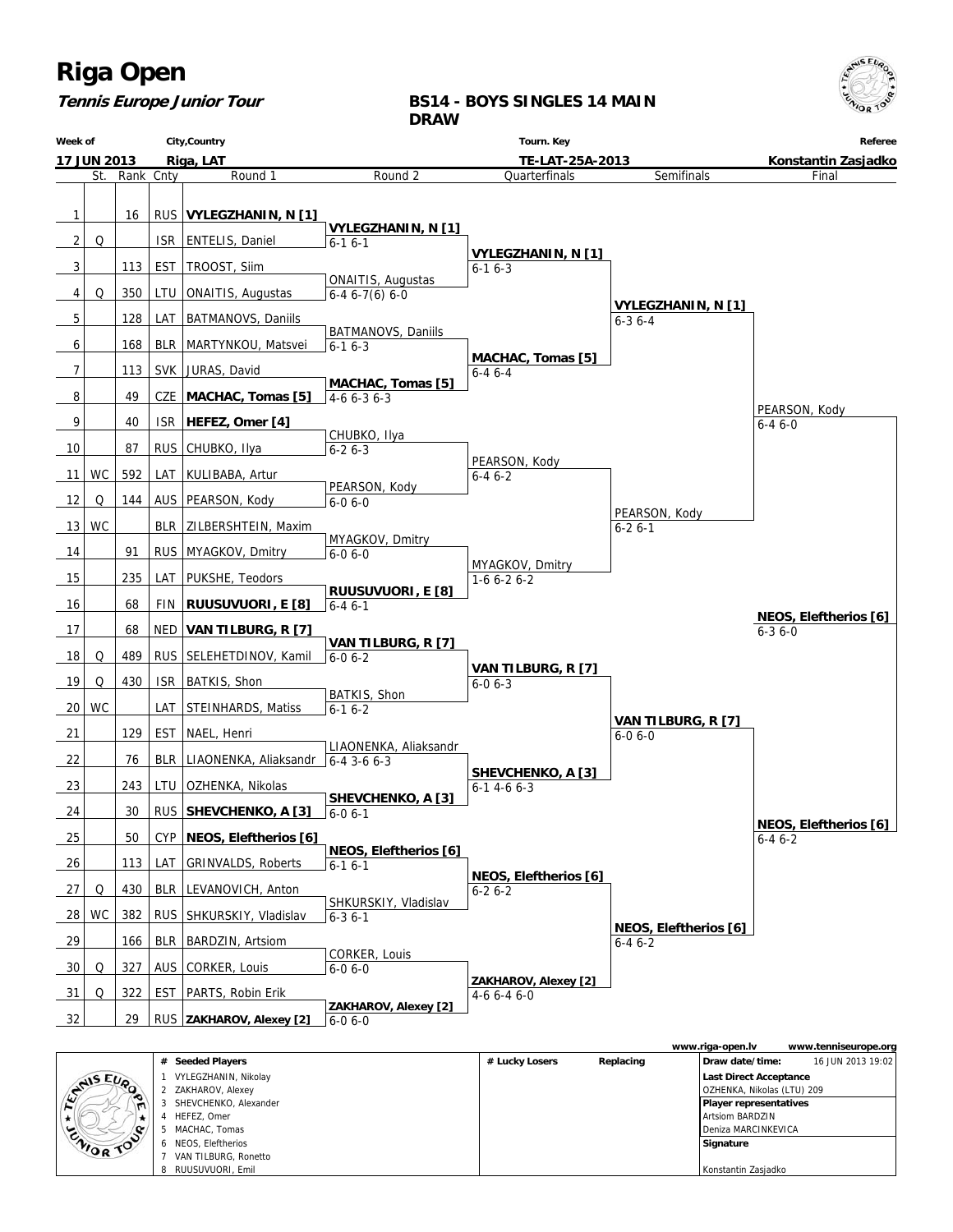#### **Tennis Europe Junior Tour**

#### **GD14 - GIRLS DOUBLES 14 MAIN DRAW**

**Week of 17 JUN 2013 City,Country Riga, LAT Tourn. Key TE-LAT-25A-2013 Referee Konstantin Zasjadko** St. Rank Cnty **Round 1**  $1 \mid 35$ 62 CZE RUS **BAKHMUTKINA, Polina [1] KANKOVA, Lucie**  $2$  | | | | Bye  $3$  525 470 LAT GER NIKOCEVIC, Sarah OLESOVA, Sona  $4$   $470$ 611 LTU LAT | BUKINA, Anna Marija GABIJA, Buenanjo  $5$  | 87 83 GBR GBR **APPLETON, Emily [3] COLLINS, Ali** 6 | | | | | | Bye  $7$   $\vert$   $\vert$  LAT LAT BUKA, Eliza NIKUSINA, Alina 8 723 LAT BLR CHAMADANAVA, Darya LAPUSTINA, Irina 9 723 407 BLR UKR BAKUTA, Diana PRUDNIKAVA, Maryia 10 53 470 RUS RUS DOROFEEVA, Yusta KISLYAK, Kristina 11 | LAT LAT SAVICKA, Krista UPENIECE, Guntra  $12$  | 212 161 EST EST **KAUL, Maria Lota [4] MAELT, Anette** 13 | 159 225 LAT LAT | MERTENA, Rebeka Margareta VISMANE, Daniela 14 212 470 ISR RUS MIKHAYLOVA, Victoria OHANA, Noya 15 | Bye 16 76 74 GBR  **JONES, Francesca** RUS **BOLTINSKAYA, Natalia [2] Quarterfinals BAKHMUTKINA, Polina [1] KANKOVA, Lucie** BUKINA, Anna Marija GABIJA, Buenanjo 6-2 6-1  **APPLETON, Emily [3] COLLINS, Ali** BUKA, Eliza NIKUSINA, Alina 6-3 4-6 [10-8] DOROFEEVA, Yusta KISLYAK, Kristina 6-4 4-6 [10-6]  **KAUL, Maria Lota [4] MAELT, Anette** 6-4 6-1 MERTENA, Rebeka Margareta VISMANE, Daniela 6-0 6-3  **BOLTINSKAYA, Natalia [2] JONES, Francesca** Semifinals  **BAKHMUTKINA, Polina [1] KANKOVA, Lucie** 6-0 6-0  **APPLETON, Emily [3] COLLINS, Ali** 6-0 6-1 DOROFEEVA, Yusta KISLYAK, Kristina 6-3 7-6(7) MERTENA, Rebeka Margareta VISMANE, Daniela 7-5 7-5 Final  **BAKHMUTKINA, Polina [1] KANKOVA, Lucie** 6-3 6-2 MERTENA, Rebeka Margareta VISMANE, Daniela 7-6(5) 6-4  **BAKHMUTKINA, Polina [1] KANKOVA, Lucie** 6-3 6-3

|                |                      |              |           | www.riga-open.lv              | www.tenniseurope.org |
|----------------|----------------------|--------------|-----------|-------------------------------|----------------------|
|                | # Seeded Players     | # Alternates | Replacing | Draw date/time:               | 17 JUN 2013 13:25    |
|                | BAKHMUTKINA, Polina  |              |           | <b>Last Direct Acceptance</b> |                      |
| <b>SANSEUP</b> | KANKOVA, Lucie       |              |           | Bve x3                        |                      |
| $\blacksquare$ | BOLTINSKAYA, Natalia |              |           | Player representatives        |                      |
| $\star$        | JONES, Francesca     |              |           | l Mikita HERASKIN             |                      |
|                | APPLETON, Emily      |              |           | l Hanna KRYVATULAVA           |                      |
| ENIOR TOO      | COLLINS, Ali         |              |           | Signature                     |                      |
|                | KAUL, Maria Lota     |              |           |                               |                      |
|                | MAELT, Anette        |              |           | Konstantin Zasjadko           |                      |

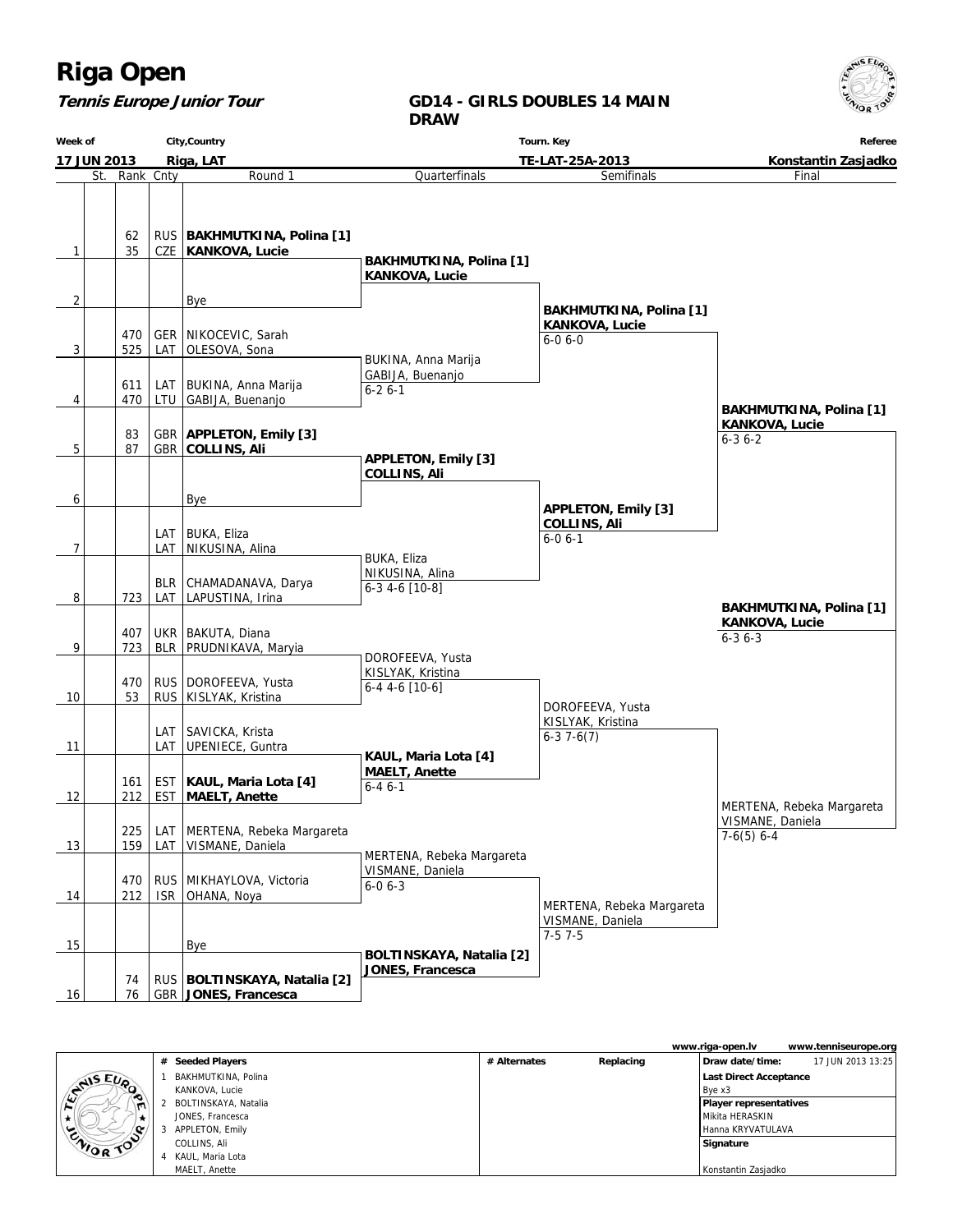$15 EU$ 

### **Tennis Europe Junior Tour**

**BD14 - BOYS DOUBLES 14 MAIN DRAW**

| Week of | City, Country            |           |     |                                                 | Tourn. Key                                 | Referee                                  |                          |  |
|---------|--------------------------|-----------|-----|-------------------------------------------------|--------------------------------------------|------------------------------------------|--------------------------|--|
|         | 17 JUN 2013<br>Riga, LAT |           |     |                                                 |                                            | Konstantin Zasjadko                      |                          |  |
|         | St.                      | Rank Cnty |     | Round 1                                         | Quarterfinals                              | TE-LAT-25A-2013<br>Semifinals            | Final                    |  |
|         |                          |           |     |                                                 |                                            |                                          |                          |  |
|         |                          |           |     |                                                 |                                            |                                          |                          |  |
|         |                          |           |     |                                                 |                                            |                                          |                          |  |
|         |                          | 49        |     | CZE   MACHAC, Tomas [1]                         |                                            |                                          |                          |  |
| 1       |                          | 30        |     | RUS   SHEVCHENKO, Alexander                     |                                            |                                          |                          |  |
|         |                          |           |     |                                                 | MACHAC, Tomas [1]<br>SHEVCHENKO, Alexander |                                          |                          |  |
|         |                          |           |     |                                                 |                                            |                                          |                          |  |
| 2       |                          |           |     | Bye                                             |                                            |                                          |                          |  |
|         |                          |           |     |                                                 |                                            | MACHAC, Tomas [1]                        |                          |  |
|         |                          | 322       |     | EST   PARTS, Robin Erik                         |                                            | SHEVCHENKO, Alexander                    |                          |  |
| 3       |                          | 454       |     | EST   SEEMAN, Johannes                          |                                            | $1-66-0$ [10-6]                          |                          |  |
|         |                          |           |     |                                                 | PARTS, Robin Erik                          |                                          |                          |  |
|         |                          |           |     |                                                 | SEEMAN, Johannes                           |                                          |                          |  |
|         |                          | 382       |     | LAT   ROCENS, Martins<br>LAT STEINHARDS, Matiss | $6 - 36 - 2$                               |                                          |                          |  |
| 4       |                          |           |     |                                                 |                                            |                                          | <b>CORKER, Louis [4]</b> |  |
|         |                          |           |     |                                                 |                                            |                                          | PEARSON, Kody            |  |
|         |                          | 327       |     | AUS CORKER, Louis [4]                           |                                            |                                          | $6 - 46 - 1$             |  |
| 5       |                          | 144       |     | AUS   PEARSON, Kody                             | <b>CORKER, Louis [4]</b>                   |                                          |                          |  |
|         |                          |           |     |                                                 | PEARSON, Kody                              |                                          |                          |  |
|         |                          | 40        |     | ISR   HEFEZ, Omer                               | $6-17-5$                                   |                                          |                          |  |
| 6       |                          | 592       |     | LAT   KULIBABA, Artur                           |                                            |                                          |                          |  |
|         |                          |           |     |                                                 |                                            | <b>CORKER, Louis [4]</b>                 |                          |  |
|         |                          | 861       |     | FRA   JOFFRE, Pierre                            |                                            | PEARSON, Kody<br>$6 - 06 - 4$            |                          |  |
| 7       |                          |           |     | FRA   LAVIOS, Theo                              |                                            |                                          |                          |  |
|         |                          |           |     |                                                 | JOFFRE, Pierre                             |                                          |                          |  |
|         |                          |           |     |                                                 | LAVIOS, Theo                               |                                          |                          |  |
| 8       |                          |           |     | BLR   KALABUKHAU, Ilya                          | $0-66-3$ [10-6]                            |                                          |                          |  |
|         |                          | 168       |     | BLR   MARTYNKOU, Matsvei                        |                                            |                                          | NAEL, Henri [2]          |  |
|         |                          |           |     |                                                 |                                            |                                          | TROOST, Siim             |  |
|         |                          | 659       |     | RUS   BORTSOV, Nikolay                          |                                            |                                          | 4-6 7-5 [11-9]           |  |
| 9       |                          |           |     | RUS   YULIK, Viacheslav                         | BATKIS, Shon                               |                                          |                          |  |
|         |                          |           |     |                                                 | ENTELIS, Daniel                            |                                          |                          |  |
|         |                          | 430       |     | ISR   BATKIS, Shon                              | 6-3 2-6 [10-7]                             |                                          |                          |  |
| 10      |                          |           |     | ISR   ENTELIS, Daniel                           |                                            |                                          |                          |  |
|         |                          |           |     |                                                 |                                            | <b>BATMANOVS, Daniils [3]</b>            |                          |  |
|         |                          |           |     |                                                 |                                            | <b>PUKSHE, Teodors</b><br>5-7 6-2 [10-7] |                          |  |
| 11      |                          |           |     | Bye                                             |                                            |                                          |                          |  |
|         |                          |           |     |                                                 | <b>BATMANOVS, Daniils [3]</b>              |                                          |                          |  |
|         |                          | 128       |     | LAT   BATMANOVS, Daniils [3]                    | <b>PUKSHE, Teodors</b>                     |                                          |                          |  |
| 12      |                          | 235       |     | LAT   PUKSHE, Teodors                           |                                            |                                          |                          |  |
|         |                          |           |     |                                                 |                                            |                                          | NAEL, Henri [2]          |  |
|         |                          |           |     |                                                 |                                            |                                          | TROOST, Siim             |  |
|         |                          | 166       | BLR | <b>BARDZIN, Artsiom</b>                         |                                            |                                          | $6 - 46 - 1$             |  |
| 13      |                          | 430       |     | BLR LEVANOVICH, Anton                           | <b>GRINVALDS, Roberts</b>                  |                                          |                          |  |
|         |                          |           |     |                                                 | STROMBACH, Robert                          |                                          |                          |  |
|         |                          | 113       | LAT | <b>GRINVALDS, Roberts</b>                       | $6 - 36 - 2$                               |                                          |                          |  |
| 14      |                          | 659       |     | GER STROMBACH, Robert                           |                                            |                                          |                          |  |
|         |                          |           |     |                                                 |                                            | NAEL, Henri [2]<br>TROOST, Siim          |                          |  |
|         |                          |           |     |                                                 |                                            | $6 - 47 - 5$                             |                          |  |
| 15      |                          |           |     | Bye                                             |                                            |                                          |                          |  |
|         |                          |           |     |                                                 | NAEL, Henri [2]                            |                                          |                          |  |
|         |                          | 129       |     | EST   NAEL, Henri [2]                           | TROOST, Siim                               |                                          |                          |  |
| 16      |                          | 113       |     | EST TROOST, Silm                                |                                            |                                          |                          |  |

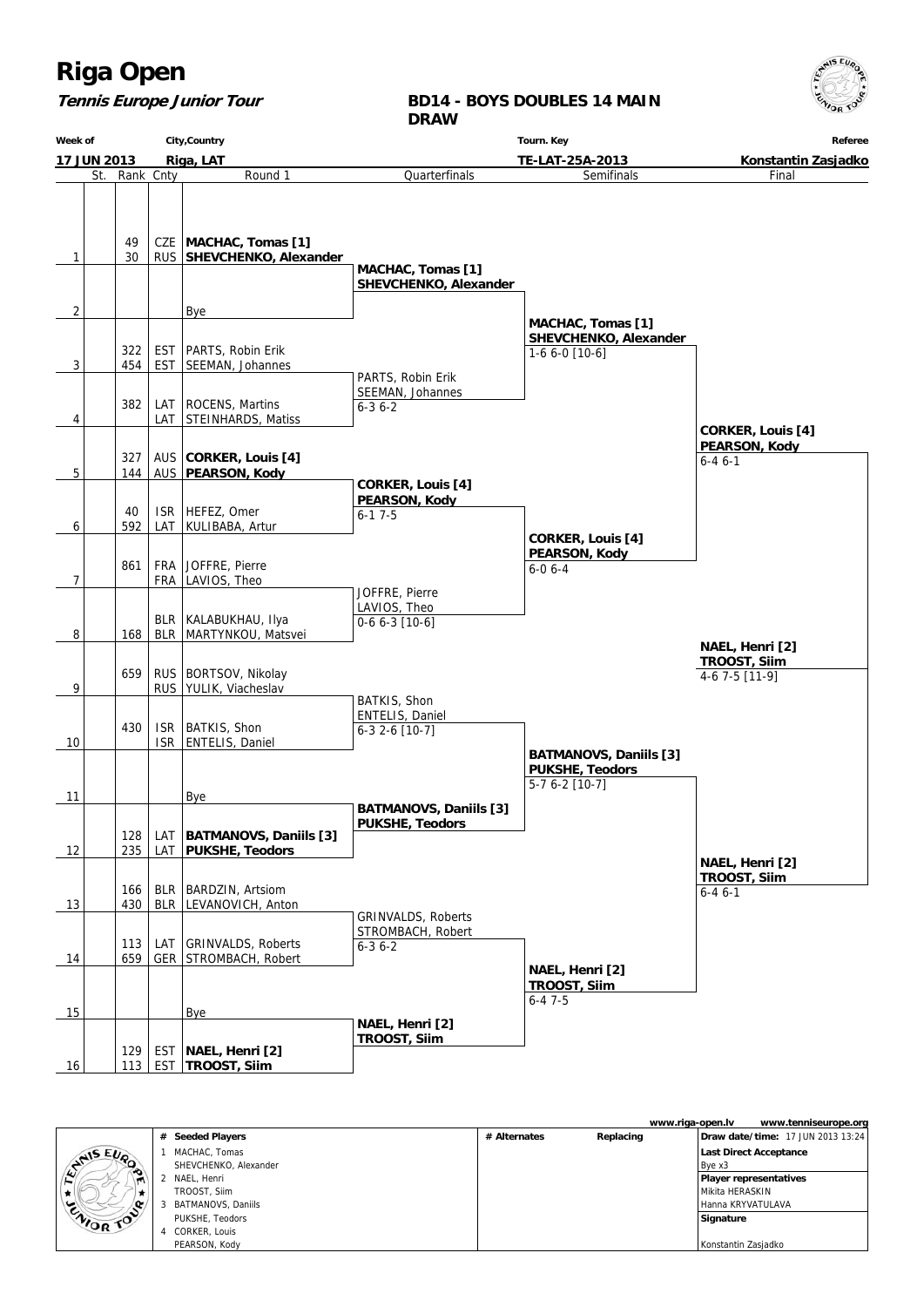**Tennis Europe Junior Tour**

#### **GS14 - GIRLS SINGLES 14 QUALIFYING**

**Week of 17 JUN 2013 City,Country Riga, LAT Tourn. Key TE-LAT-25A-2013 Referee Konstantin Zasjadko** St. Rank Cnty **Round 1** 1 212 ISR **OHANA, Noya [1]**  $2$  | | | Bye 3 | | | | LAT | ZVIEDRE, Linda 4 616 RUS **SHUSHPANOVA, Maria [13]** 5 234 LTU **CEILUTKAITE, Ieva [2]** 6 | | | | | Bye 7 | | | | LAT | ZAHARE, Kristiana Linda 8 614 EST **NUUDI, Maileen [11]** 9 350 RUS **YAKSHINA, Ekaterina [3]**  $10$   $\vert$   $\vert$   $\vert$   $\vert$  Bye 11 | LAT UPENIECE, Guntra 12 838 GER **VOLL, Sofia [15]** 13 407 UKR **BAKUTA, Diana [4]** 14 | LTU ANTONOVA, Vera 15 | EST PäRN, Yvonne 16 723 BLR **PRUDNIKAVA, Maryia [14]** 17 423 BLR **HATOUKA, Yuliya [5]** 18 | LAT NIKUSINA, Alina 19 | 919 EST ANDRESOO, Anette 20 919 RUS **MANILOVA, Maria [16]** 21 428 POL **NIKOLENKO, Iza [6]** 22 | LAT SAVICKA, Krista 23 | EST PILT, Birgit 24 470 LTU **GABIJA, Buenanjo [9]** 25 470 GER **NIKOCEVIC, Sarah [7]** 26 | LAT BUKA, Eliza 27 | 919 RUS YASKINA, Ustinya 28 553 EST **PLIZNIK, Maria [10]** 29 470 RUS **MIKHAYLOVA, Victoria [8]** 30 | BLR CHAMADANAVA, Darya 31 | LAT CERNECKA, Alise 32 616 LTU **GAIVORONSKYTE, Alisa [12]** Finals  **OHANA, Noya [1] SHUSHPANOVA, Maria [13]** 6-1 6-2  **CEILUTKAITE, Ieva [2] NUUDI, Maileen [11]** 6-1 6-2  **YAKSHINA, Ekaterina [3] VOLL, Sofia [15]** 6-0 6-0  **BAKUTA, Diana [4]** 6-0 6-3 PäRN, Yvonne 5-7 6-1 6-3  **HATOUKA, Yuliya [5]**  $6 - 26 - 2$  **MANILOVA, Maria [16]** 6-3 6-2  **NIKOLENKO, Iza [6]** 7-5 6-2  **GABIJA, Buenanjo [9]**  $7 - 56 - 0$  BUKA, Eliza 6-3 6-4  **PLIZNIK, Maria [10]** 6-1 6-1  **MIKHAYLOVA, Victoria [8]** 7-6(2) 6-2  **GAIVORONSKYTE, Alisa [12]**  $3-6, 6-4, 6-4$ **Qualifiers OHANA, Noya [1]** 6-2 6-3  **CEILUTKAITE, Ieva [2]** 1-6 7-5 6-1  **VOLL, Sofia [15]** 6-3 6-1  **BAKUTA, Diana [4]** 6-4 6-4  **MANILOVA, Maria [16]** 7-6(6) 2-6 7-5  **NIKOLENKO, Iza [6]** 6-2 6-0  **PLIZNIK, Maria [10]** 6-4 6-2  **MIKHAYLOVA, Victoria [8]** 6-2 6-1